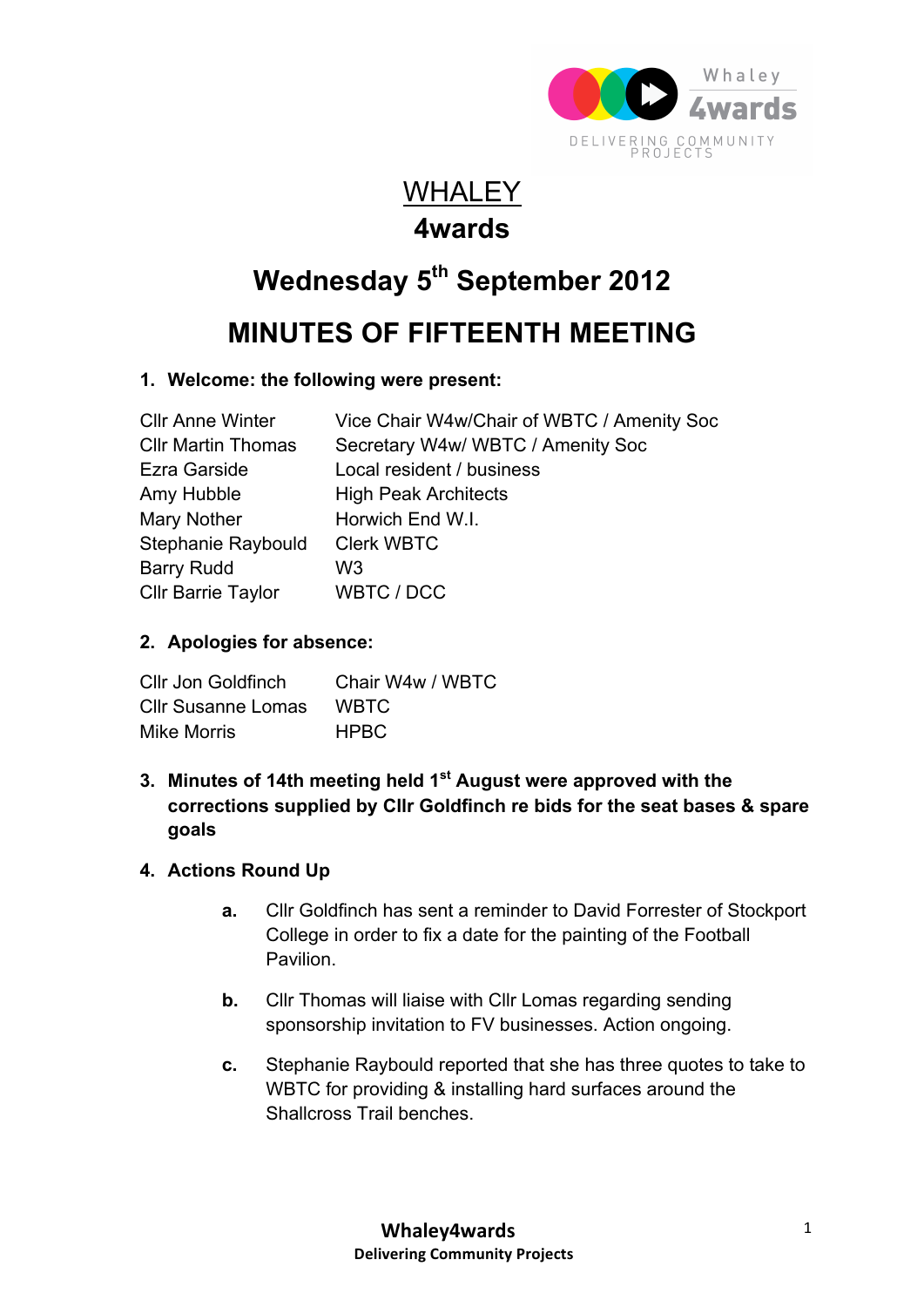

- **d.** Cllr Goldfinch to provide Barry Rudd with some paint for the door of the box. It was agreed to replace the Perspex panes in the door with suitable glass ones, and Barry will see to this. Action c/fwd
- **e.** The Town Clerk reported positive discussions with Network Rail regarding Option 1 for the site of the proposed community information point, and redesign of the area around it. Amy Hubble suggested we seek to reduce the width of the present information boards.
- **f.** The photo of the signs bought by British Waterways was passed to Cllr Thomas and he will scan this and save it on the website as an attachment to the minutes.
- **g.** Skate Park: The idea of a simple concrete slab to store their bikes on at the Skate Park was rejected by HPBC.
- **h.** Cllr Thomas to ask Jonathan Carnall for the preferred site for a basketball net. WBTC to pay for this if necessary (?).
- **i.** WBTC has chosen and ordered three specimen Sweet Gum trees (Liquidambar styraciflua 'Worplesdon') for installation at the foot of the Shallcross Incline in September. It was agreed to mark the species name as well as school in the memorial plaques. Cllr Winter will seek quotes for metal plaques on wood.
- **j.** Cllr Goldfinch has discussed the possible siting of a community storage container (20' x 10' x 8') at the Botany Industrial Estate, but reported that the proprietor, Roger Stevenson, was not keen on the idea. An alternative location at Bates yard was suggested. Other potential locations are the White Hart car park, the Football Club, and besides Walker & Howell's yard. Action c/fwd Cllr Goldfinch.
- **k.** Regarding the stalled project to provide disability access to the rear of the Mechanic Institute (presently unused), Ezra Garside has sent an email to Oliver Robinson, who is a client, and will follow this up for a response.
- **l.** Cllr Thomas reported that the bench on the linear park has been repaired (presumably by HPBC). Action c/fwd on him to document other repair work required.
- **m.** Regarding the restoration of the cast iron litterbins, which are depositing rust on the pavement around them. These were